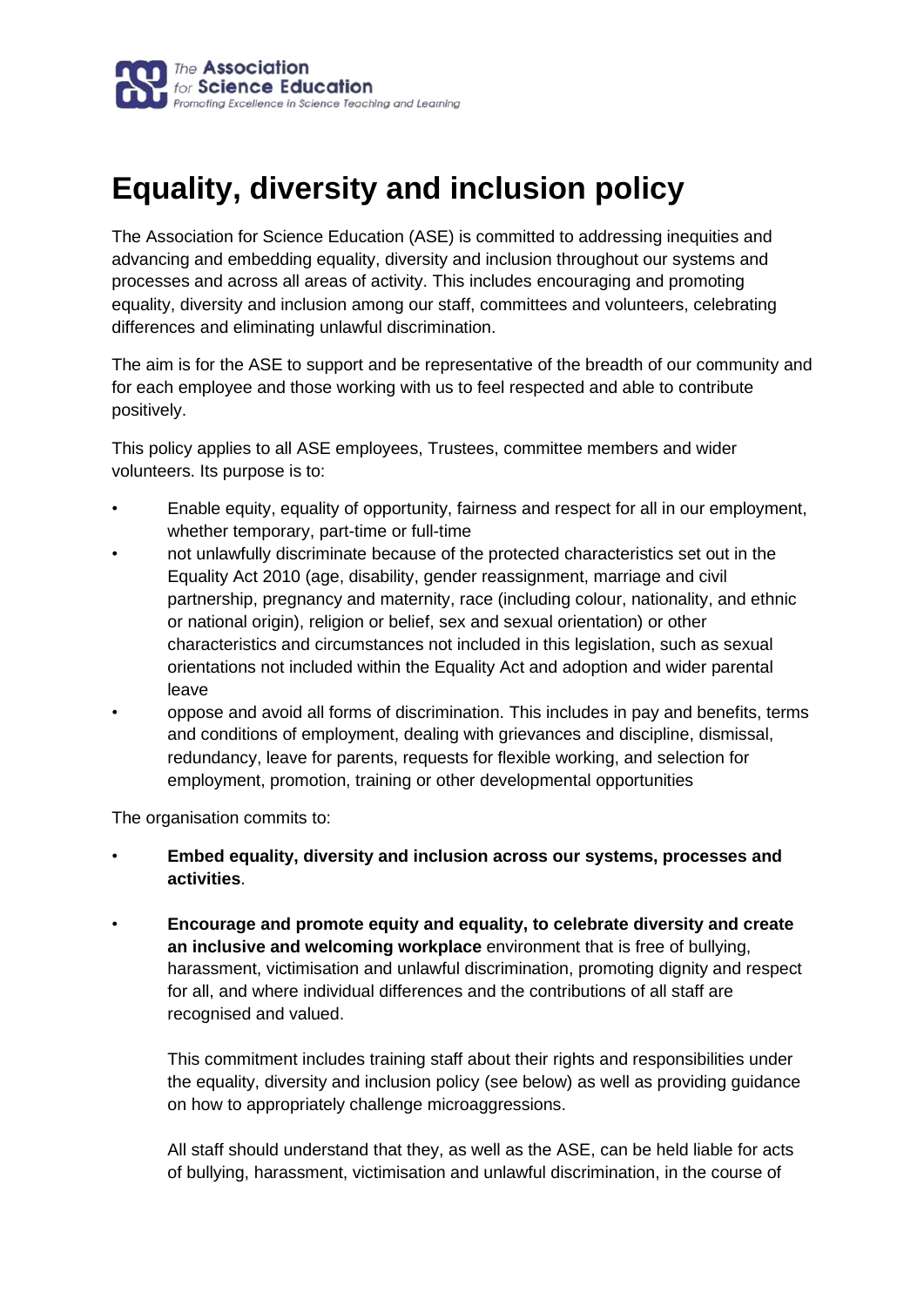

their employment, against fellow employees, members, partners and others that they work with in the course of their duties.

• **Take seriously complaints of bullying, harassment, victimisation and unlawful discrimination** by fellow employees, members and any others in the course of the organisation's work activities and highlight the channels that people can use to raise concerns.

Where complaints involve staff or members, such acts will be dealt with under the ASE's Code of Professional Conduct and Complaints Procedure<sup>1</sup>, and, for employees, they may also be regarded as misconduct under the organisation's disciplinary and grievance procedure<sup>2</sup>. Particularly serious complaints could amount to gross misconduct and lead to dismissal without notice.

Further, sexual harassment may amount to both an employment rights matter and a criminal matter, such as in sexual assault allegations. In addition, harassment under the Protection from Harassment Act 1997 – which is not limited to circumstances where harassment relates to a protected characteristic – is a criminal offence.

- **Make opportunities for equality, diversity and inclusion information and training available to all staff and representatives of the Association** (for example committee members and conference speakers), together with a requirement for all committee members to revisit the policy on an annual basis.
- **Review employment practices and procedures where necessary to ensure fairness**, and also update them and the policy to take account of changes in the law.
- **Monitor the make-up of our workforce and membership** regarding information such as age, gender, ethnic background, sexual orientation, religion or belief, and disability in encouraging equality, diversity and inclusion, and in meeting the aims and commitments set out in the equality, diversity and inclusion policy. All members will be encouraged to complete a diversity survey when joining and also at renewal.
- **Monitor diversity and inclusion across our areas of activity**, using tools such as the Science Council Diversity & Inclusion benchmarking framework<sup>3</sup>.

In line with our commitment to the Science Council Declaration on Diversity, Equality & Inclusion<sup>4</sup>, the ASE also commits to appointing a Trustee level diversity champion who, in partnership with the diversity lead on the staff team and Chief Executive, will advocate for the importance of equity and equality, diversity and inclusion, and be accountable for improving practice and communicating our diversity strategies to our staff, membership and other stakeholders.

 $1$  Both of these policies can be found at [www.ase.org.uk/governance](http://www.ase.org.uk/governance)

<sup>2</sup> This can be found in the staff handbook

<sup>&</sup>lt;sup>3</sup> [Diversity and Inclusion Progression Framework 2.0 -](https://sciencecouncil.org/professional-bodies/diversity-equality-and-inclusion/diversity-framework/) The Science Council ~ : The Science Council ~

<sup>&</sup>lt;sup>4</sup> Diversity, equality and inclusion - [The Science Council ~ : The Science Council ~](https://sciencecouncil.org/professional-bodies/diversity-equality-and-inclusion/)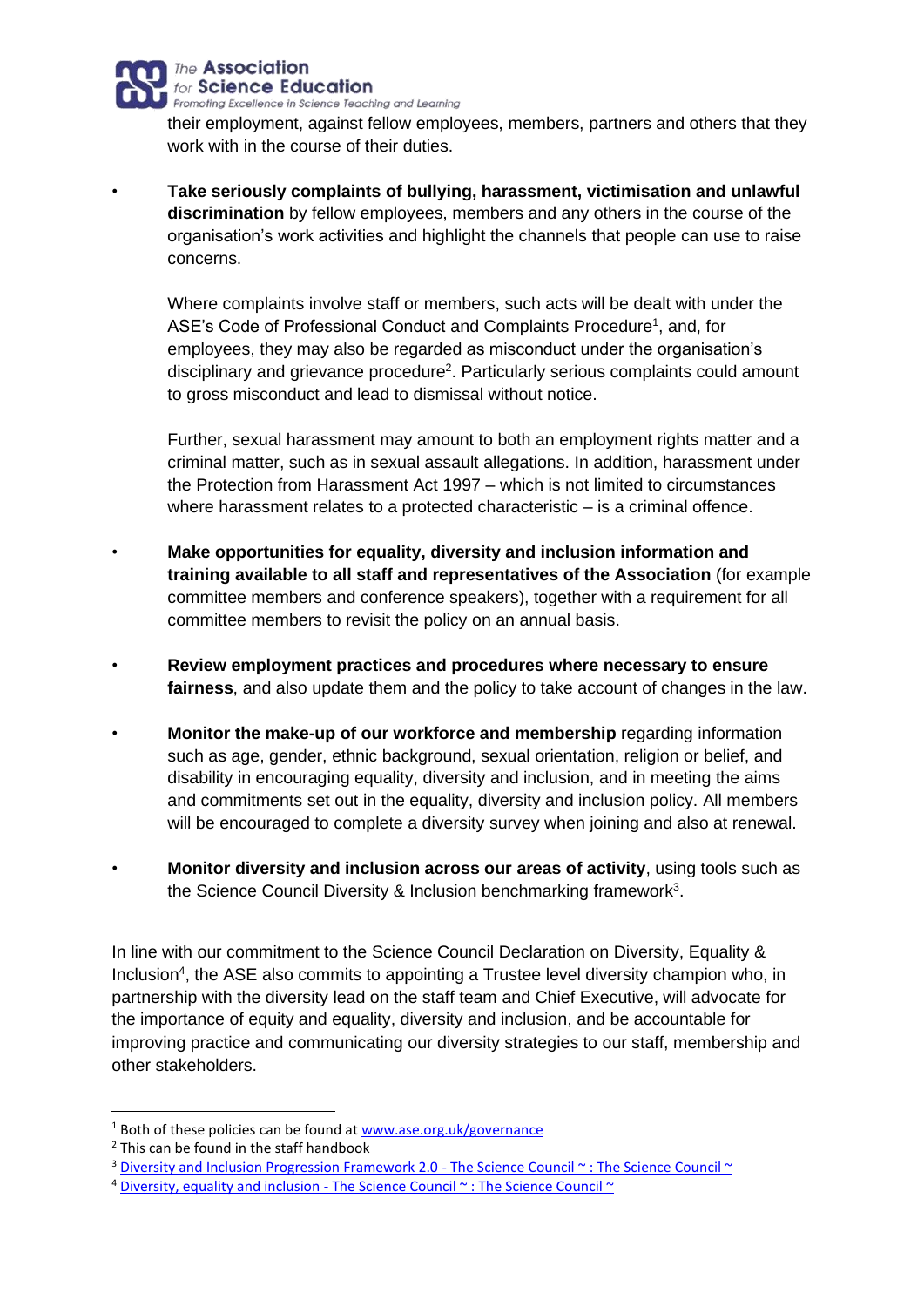

Policy approved: November 2021

Review date: November 2023

### **Annex 1: Relevant Legislation**

- Equality Act 2010
- Equality Act 2010 (Specific Duties) Regulations 2011
- Marriage (Same Sex Couples) Act 2013
- Civil Partnership Act 2004
- Equal Pay Act 1975
- Education Reform Act 1988
- The Equal Treatment Directive (2004/113/EC) 74
- The Gender Recognition Act 2004
- The Gender Recognition Bill 2008
- Protection from Harassment Act 1997
- Public Order Act 1986
- Sex Discrimination (Gender Reassignment) Regulations 1999
- General Data Protection Regulation (2016/679 EU)

#### **Annex 2: Useful links**

This is not an exhaustive list and changes will be made to this list as we know of any legislative or other relevant changes. Please note that the ASE is not responsible for the content of any external websites.

#### **Disability:**

- Equality Challenge Unit [-](http://www.ecu.ac.uk/) <http://www.ecu.ac.uk/>
- Equality and Human Rights Commission<http://www.equalityhumanrights.com/>
- Royal National Institute for the Blind [–](http://www.rnib.org.uk/) [www.rnib.org.uk](http://www.rnib.org.uk/)
- Action on Hearing Loss [–](http://www.rnid.org.uk/) [www.rnid.org.uk](http://www.rnid.org.uk/)
- Mind [www.mind.org.uk](http://www.mind.org.uk/)
- Mencap [–](http://www.mencap.org.uk/) [www.mencap.org.uk](http://www.mencap.org.uk/)
- Employers' forum [–](http://www.employers-forum.co.uk/) [www.employers-forum.co.uk](http://www.employers-forum.co.uk/)
- British Sign Language [–](http://www.britishsignlanguage.com/) [www.britishsignlanguage.com](http://www.britishsignlanguage.com/)
- Scope [-](http://www.scope.org.uk/) [www.scope.org.uk](http://www.scope.org.uk/)
- RADAR [-](http://www.radar.org.uk/) [RADAR](http://www.radar.org.uk/) (The Royal Association [for Disability and Rehabilitation\)](http://www.radar.org.uk/)

#### **Gender:**

- Equality and Human Rights Commissio[nhttp://www.equalityhumanrights.com/](http://www.equalityhumanrights.com/)
- Equality Challenge Unit <http://www.ecu.ac.uk/>
- Fawcett Society [-www.fawcettsociety.org.uk](http://www.fawcettsociety.org.uk/)

#### **Age:**

• Commission for Equality and Human Rights<http://www.equalityhumanrights.com/>